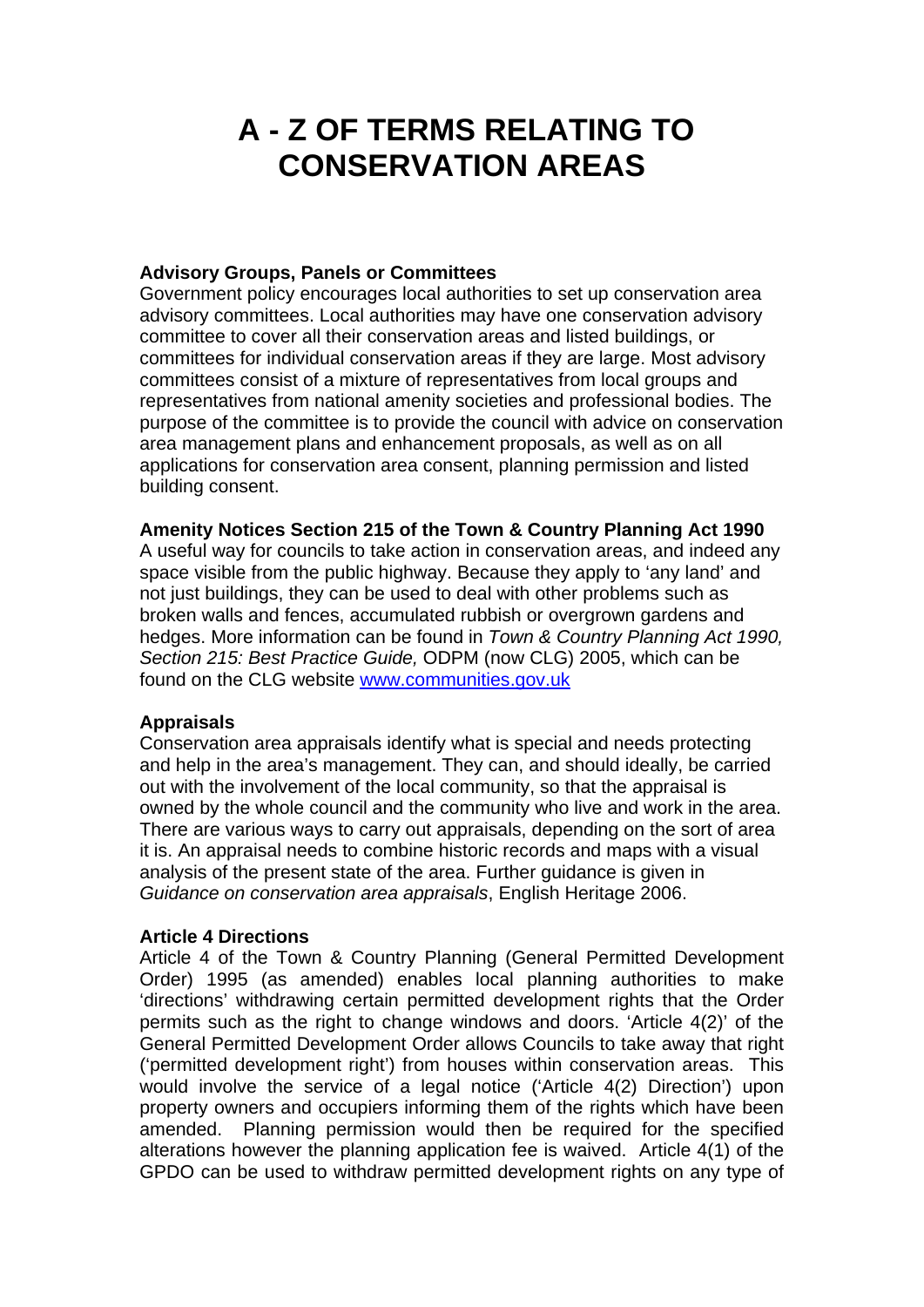land or building, but they need to be approved by the Secretary of State for Communities and Local Government, via the Government Regional Office. See *Guidance on the management of Conservation Areas,* English Heritage 2006.

It is worth noting that these permitted development rights do not apply to flats or commercial properties – planning permission is required for alterations which 'materially affect the external appearance of the building'.

# **Building Regulations**

Nearly every building project, no matter how small needs to comply with the Building Regulations. They exist to ensure the health and safety of people in and around all types of buildings, so ensure safe construction techniques and completed structures. They also provide assessment for energy conservation and access to and use of buildings. Even works that are "permitted development" will require Building Regulations approval from the council's Building Inspectors. In conservation areas when refurbishing an unlisted building the issue of the energy efficiency of the existing windows may well be raised by the Building Inspector, and the Inspector needs to be convinced of the historic merit of the building to allow any exemption from the requirements to upgrade the insulative properties of the windows (which normally means their replacement).

# **Characterisation and Area Assessments**

Historic landscape characterisation and area assessments are two techniques developed by English Heritage to study historic areas as part of the appraisal process. Essentially they look at how many layers of the history are still present.

# **Conservation Area Consent**

Conservation area consent is required for the demolition of buildings or structures over a certain minimum size in conservation areas. Failure to apply for consent before demolishing a building or structure is a criminal offence.

# **Designation of conservation areas**

Local planning authorities designate conservation areas to protect parts of their area that they have assessed as being of special architectural or historic interest. In some exceptional cases the Secretary of State for Communities and Local Government and English Heritage can designate areas. Normally council officers will identify the area and define its special interest and boundary, then identify all the addresses within the area. Public consultation is required before the preparation of a report to the appropriate council committee, and the report to the committee must include the consequences of designation as well as the results of the consultation, and notification of the committee date needs to be published at least three days prior. If the committee resolves to approve the designation at the meeting then that is the date of designation, but the council needs to place a notice in the local newspapers and the London Gazette and inform English Heritage and their Government Regional Office.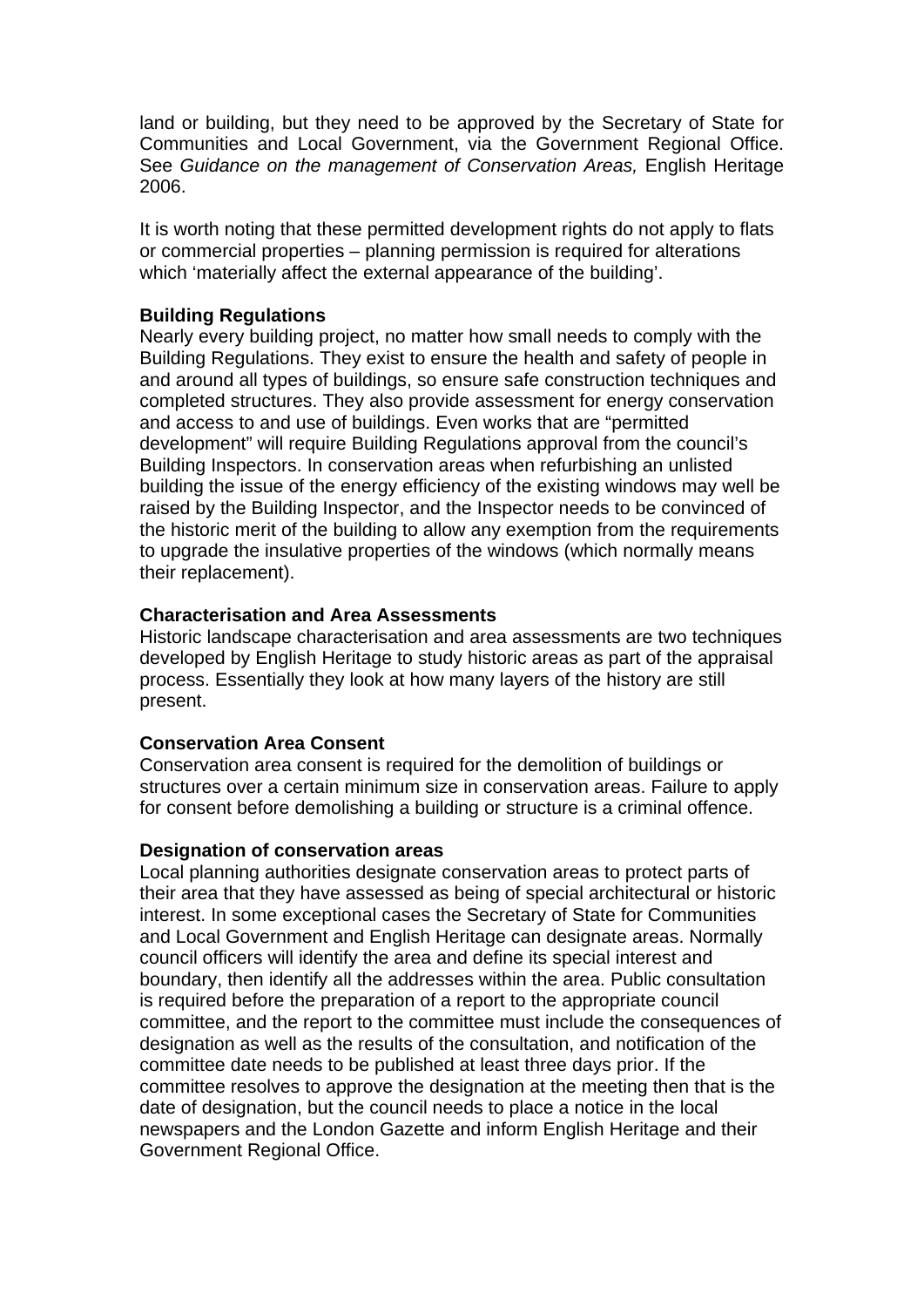## **Enforcement**

Where works have taken place in a conservation area that the local planning authority considers needed conservation area consent or planning permission (for CAC this would mean the unauthorised demolition of a building and for PP this would mean works that required planning permission because they affected the character or appearance of the CA), the local planning authority may issue and enforcement notice. The owners then have a right of appeal against the notice, but if not upheld or appealed and the unauthorised work is not rectified the council may either put it right themselves and seek to recover the costs or prosecute.

# **Floorscape and street furniture**

These are the two main elements that make up the Public Realm (see below). If you think of outdoor spaces as rooms, then the floorscape is the floor covering and street furniture the furniture. In a living room you choose the best floor covering for the room to set off the décor and appropriate furniture which you carefully arrange attractively to make the room look as its best. This is what should happen in our streets – floor covering should match or be appropriate to whatever local buildings are made from, the local stone or brick. Street furniture should be of an appropriate design, be kept to a minimum, and be carefully arranged.

## **Guidance on management of and appraisal of conservation areas**

See the two English Heritage publications: *Guidance on the management of conservation areas* and *Guidance on conservation area appraisals*. (Google) Many local authorities produce management and design guidance for individual conservation areas.

# **Historic Street Furniture**

Historic street furniture such as drinking fountains, cattle troughs, lamp columns, bollards, post boxes, milestones and rural fingerposts, together with monuments and memorials, make a major contribution to local identity. Local groups have an important role to play in identifying examples and working to ensure their long-term preservation and routine maintenance.

#### **Litter Abatement Notices**

Under Section 91 of the *Environmental Protection Act 1990* anyone aggrieved by litter can apply to the Magistrate's Court for a litter abatement notice. If the owner fails to comply with the notice, they are guilty of an offence and liable on summary conviction to a fine, together with a further daily fine for each day the offence continues.

Local amenity societies and groups may find this a useful tool for encouraging landowners to clean up neglected road verges and railway embankments where accumulated litter has become a damaging eyesore.

#### **Management Plan**

Local authorities are required to "formulate and publish proposals" and a Conservation Area Management Plan is a tried and tested way of ensuring that all relevant considerations have been taken into account. A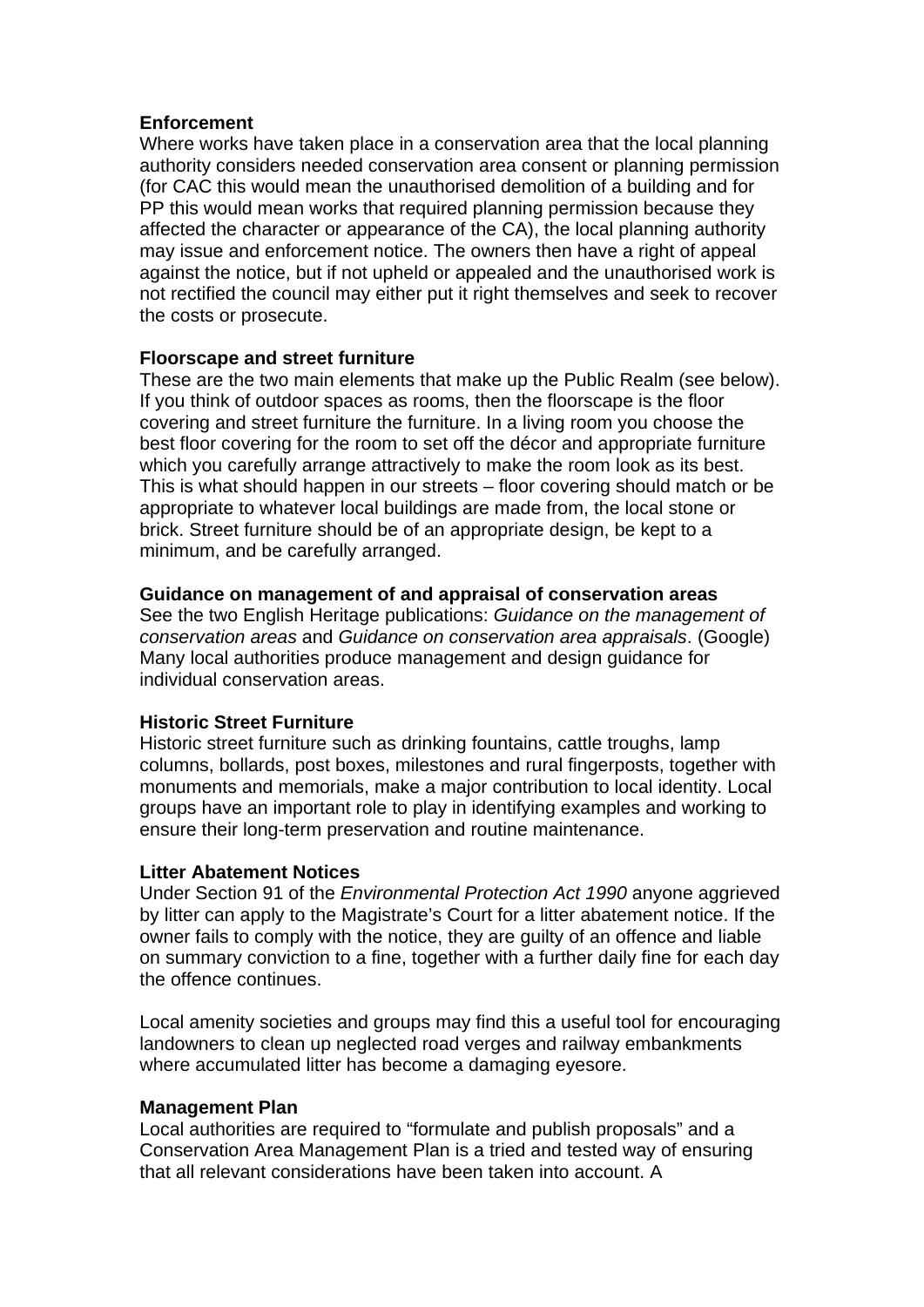comprehensive Management Plan includes policies for enhancing the conservation area's streetscape, highways, landscapes and public spaces. Management plans help ensure that the special character is protected when making decisions on planning applications or in identifying projects to improve the public spaces.

## **Management Strategy**

Essentially the same as a management plan, although a management plan deals principally with the controls in a conservation area and will sometimes include a forward programme while a management strategy will always include positive enhancement proposals.

## **Outstanding conservation areas**

A term no longer in current use. It was used to describe certain conservation areas that had been assessed by English Heritage's predecessor as being of sufficient quality to be eligible for a partnership grant scheme. Some areas that were given this title still use it to underline the area's importance.

# **Permitted Development**

Under planning legislation (General Permitted Development Order 1995 as amended in 2008) owners of single dwelling houses have the right to alter them in certain ways without needing planning permission from the council. For example, a house can have its windows, front door or roof covering changed, its front garden paved over or its front elevation painted in a striking colour without the need for consent. In conservation areas, such alterations can be very harmful to the character and appearance of the area.

# **Planning Portal**

The Planning Portal is the UK Government's online planning and building regulations resource for England and Wales. The site can be used to learn about planning and building regulations, apply for planning permission, find out about development near you, appeal against a decision and research government policy. www.planningportal.gov.uk

#### **Public realm**

Public realm is the term used for the spaces between and within buildings/built up areas that are publicly accessible, including streets, alleys, squares, forecourts, parks and open spaces.

# **Regulation 7 Direction Removing Deemed Consent**

This useful part of the Town & Country Planning (Control of Advertisements) England Regulations 2007 allows local planning authorities to apply to the Secretary of State CLG for a direction removing the rights of estate agents to put whatever boards they want up in a defined area, normally part of a conservation area. They may be restricted to a single board per property or to boards of set dimensions. The fact that estate agents boards are damaging the character and appearance of a conservation area first needs to be demonstrated.

#### **Repairs Notices**